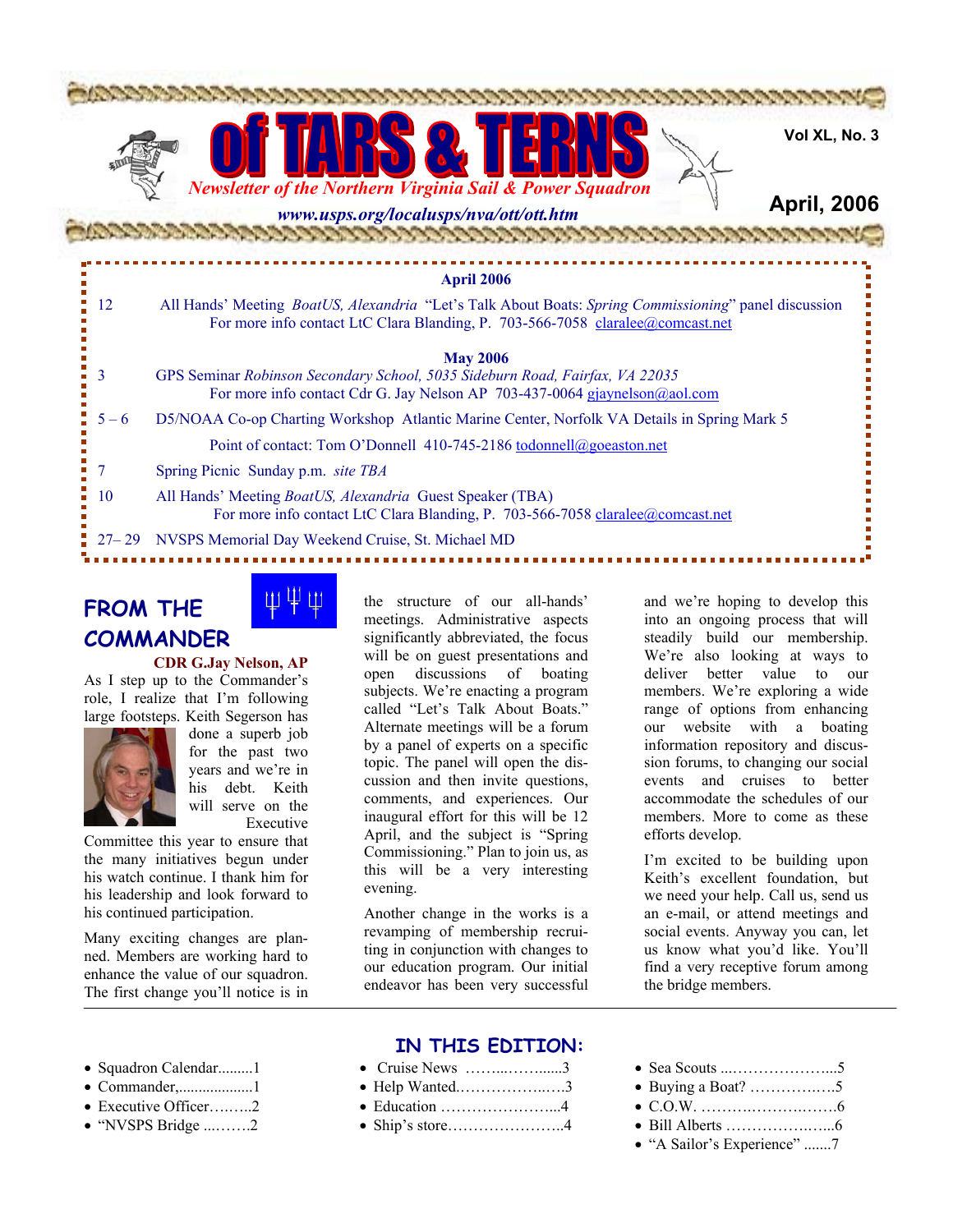



**COMMANDER**  Cdr G. Jay Nelson, AP 703-437-0064 gjaynelson@aol.com

**EXECUTIVE OFFICER**  Lt/C George Degnon, AP 703-448-8766 george@degnon.org

**ADMIN OFFICER**  Lt/C William Blanding, P

703-569-3648



smodim@comcast,net **ASST:** 1lt Wm Hammett, AP **EDUCATION OFFICER**  Lt/C Brian Middleton, AP

> 703-256-3276 brianmiddleton@msn.com **ASST:**1/Lt D. Spevacek, AP

**TREASURER** Lt/C Jeffrey D. Hester, S 540- 667-4949 **ASST:**1/Lt VACANT



**SECRETARY**  Lt/C Clara Blanding, P 703-566-7058 claralee@comcast.net **ASST:**1/Lt C. Sheffield, AP

#### **MEMBERSHIP CHAIR**  VACANT

#### **AT LARGE**

| Lt Jean P. Durgin, AP     | 703-560-9106 |
|---------------------------|--------------|
| Lt Joseph P. Jarocki      | 703-733-0695 |
| D/Lt Walter D. Lazear, AP | 703-620-1821 |
| P/C John A. Shivik, AP    | 703-273-3351 |
| Lt Francis Williamson, S  | 703-440-9074 |

#### *of Tars & Terns* **EDITOR**

Lt Pete Soballe, AP 202-337-0960 psoballe@yahoo.com

#### **DISTRIBUTION**

Lt Manette Lazear, AP D/Lt Walter D. Lazear, AP 703-620-1821

### **"EXECUTIVE PRIVILEGE"**



**Executive Officer: Lt/C George Degnon, AP** 

It's a real pleasure to have been selected as Executive Officer and I look forward to collaborating with the bridge to increase member involvement. First, I'd like to acknowledge the terrific job which Glenn Fahey did providing me with a well organized base and insightful comments. Thanks from all of us, Glenn and Janet. My priority is to emphasize the fun in boating and squadron activities, but I'll need help from you to make a difference. Can I count on you?

We have a terrific team lined up. The Capital Boat Show was a phenomenal success, thanks to the great work of Francis Williamson, S, and the dozens who showed up to help. Those of us who participated in our booth had a terrific experience. It's a delight to report that Francis will be chair again next year.

Vessel Safety Check Chair Steve Shupack is assembling an outstanding team for refresher training and for new vessel examiners. The squadron website will have information on spring dates and locations. This is a unique way to learn about the vast array of boats being manufactured, meet wonderful people, and contribute to safer boating. If you have any interest, contact Steve or me for details.

Co-op Charting Chair Ed Phillips, AP, has some exciting, fun projects in his plans. This is a wonderfully rewarding activity which contributes in no small way to NOAA and the USCG. Check it out at the USPS website and give Ed a call to get involved.

Our youth program with the Sea Scouts is recognized as one of the most outstanding in the nation, thanks to Tom Ballew, S, and his passion for helping young folks command the skills of seamanship and sailing. Tom would love to talk to you and your teenager.

The squadron benefits greatly from the time and skills of those longstanding members who work tirelessly for us. They're looking for members to help out. Tom Martin, AP, our Legislative Liaison Chair; and John Shivik, AP, who leads our Public Relations Committee.

Alexis de Tocqueville wrote how amazing it is that groups with common interests in America get together and make a difference. I hope to help each of you to enjoy the heck out of boating and provide opportunities for less active members to get more involved. Think of it this way: it's a lot like love. The more you use it and give it to others, the more you receive in return. So too with your membership in NVSPS. However, helping you enjoy the heck out of love is NOT in my current job description! Enjoy!

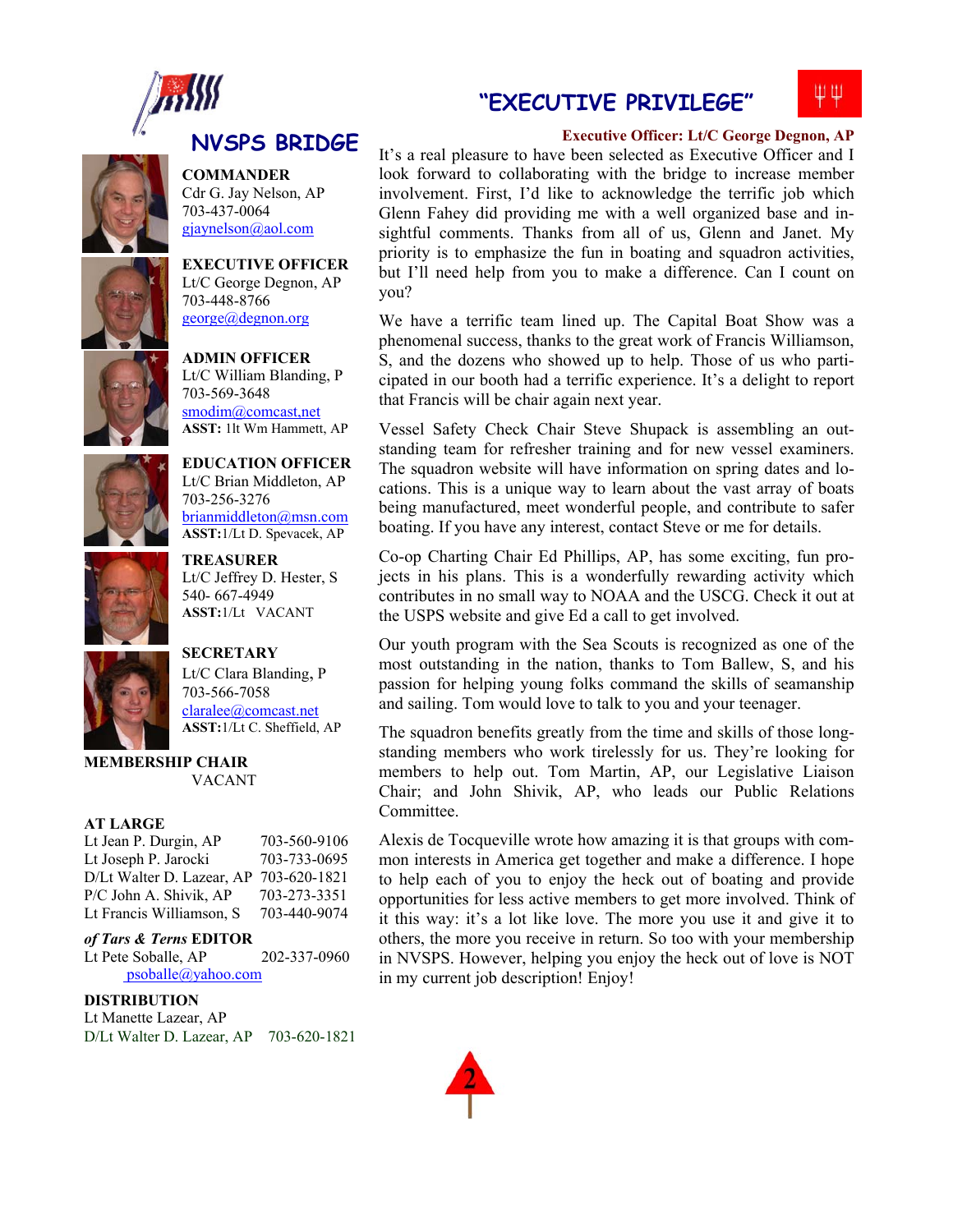### **Sign-Up Now for The Summer Cruise ! Joel Bailey, AP**

joelpbailey@hotmail.com 703-444-5169

The annual summer cruise is scheduled for Mon, 19 June through Sat, 24 June. Destinations and dates are:

Inner Harbor East Marina, Baltimore MD Mon & Tue, 19 & 20 June

Lankford Bay Marina, Lankford Creek Wed & Thu, 21 & 22 June

Bay Bridge Marina, Kent Island MD Fri & Sat , 23 & 24 June

Everyone heads home on Sunday, 25 June.

**Note: as in previous years, I need to collect slip deposits in advance**. **I must have your slip reservation form with a check for all deposits plus the activity fee (\$30) by 10 May or you're on your own for making slip reservations.** 

Please complete the attached form and forward to me with a check for the slip deposit and the activity fee of \$30 by 10 May. Inner Harbor East deposit is \$30. The other marinas will allow me to guarantee the slips with my credit card. The activity fee covers the cruise booze and party favors. Your deposit will be credited to your slip rental fees.

**Please make your decision about the summer cruise early!** I must forward the list to the marinas and release excess reservations by 10 May,. It may be challenging to get a slip reservation after that date.

Note that all of these cruise locations are accessible by land. Please feel free to join us by car. Contact me if you have any questions.



3.

#### **Summer Cruise Reservation Form**

I

| II | Captain's<br>Name<br>E-mail<br>Address                                                                             |  |  |
|----|--------------------------------------------------------------------------------------------------------------------|--|--|
|    | Boat<br>Name                                                                                                       |  |  |
|    |                                                                                                                    |  |  |
|    | Boat Make,<br>Model                                                                                                |  |  |
|    | LOA                                                                                                                |  |  |
|    | Draft                                                                                                              |  |  |
|    | Beam                                                                                                               |  |  |
|    | Electrical: connections, amps each                                                                                 |  |  |
|    | Check which days you plan to attend:                                                                               |  |  |
|    | 19 June, Mon Inner Harbor East Marina                                                                              |  |  |
|    | Baltimore MD (\$15 deposit required)                                                                               |  |  |
|    | 20 June, Tue Inner Harbor East Marina<br>Baltimore MD (\$15 deposit required)                                      |  |  |
|    | 21 June, Wed, Lankford Bay Marina*                                                                                 |  |  |
| II | 22 June, Thu Lankford Bay Marina*                                                                                  |  |  |
|    | 23 June, Fri Bay Bridge Marina<br>Kent Island MD*<br>24 June, Sat Bay Bridge Marina                                |  |  |
|    | Kent Island MD*                                                                                                    |  |  |
|    | *<br>These reservations will be secured with my credit                                                             |  |  |
|    | card, so if you need to cancel, please let me know<br>as soon as you know. Otherwise, my cousin                    |  |  |
|    | "Bruiser", who's scheduled to be paroled in early<br>June, will want to discuss any late fees                      |  |  |
|    |                                                                                                                    |  |  |
| II | Forward this form by 10 May with deposits and<br>activity fee of \$30 to                                           |  |  |
| II | Joel Bailey, 20817 Waterbeach Place,                                                                               |  |  |
| II | <b>Sterling VA 20165</b><br>I                                                                                      |  |  |
| I  | If you plan to attend all nights, enclose a check for \$60<br>(\$30 for Inner Harbor plus \$30 activity fee). Your |  |  |
|    | deposit will be credited to your slip rental fees.<br>Cruisers must make their own slip reservations               |  |  |
|    | after 10 May.                                                                                                      |  |  |
| II | Questions?                                                                                                         |  |  |
|    | 703-444-5169, joelpbailey@hotmail.com.                                                                             |  |  |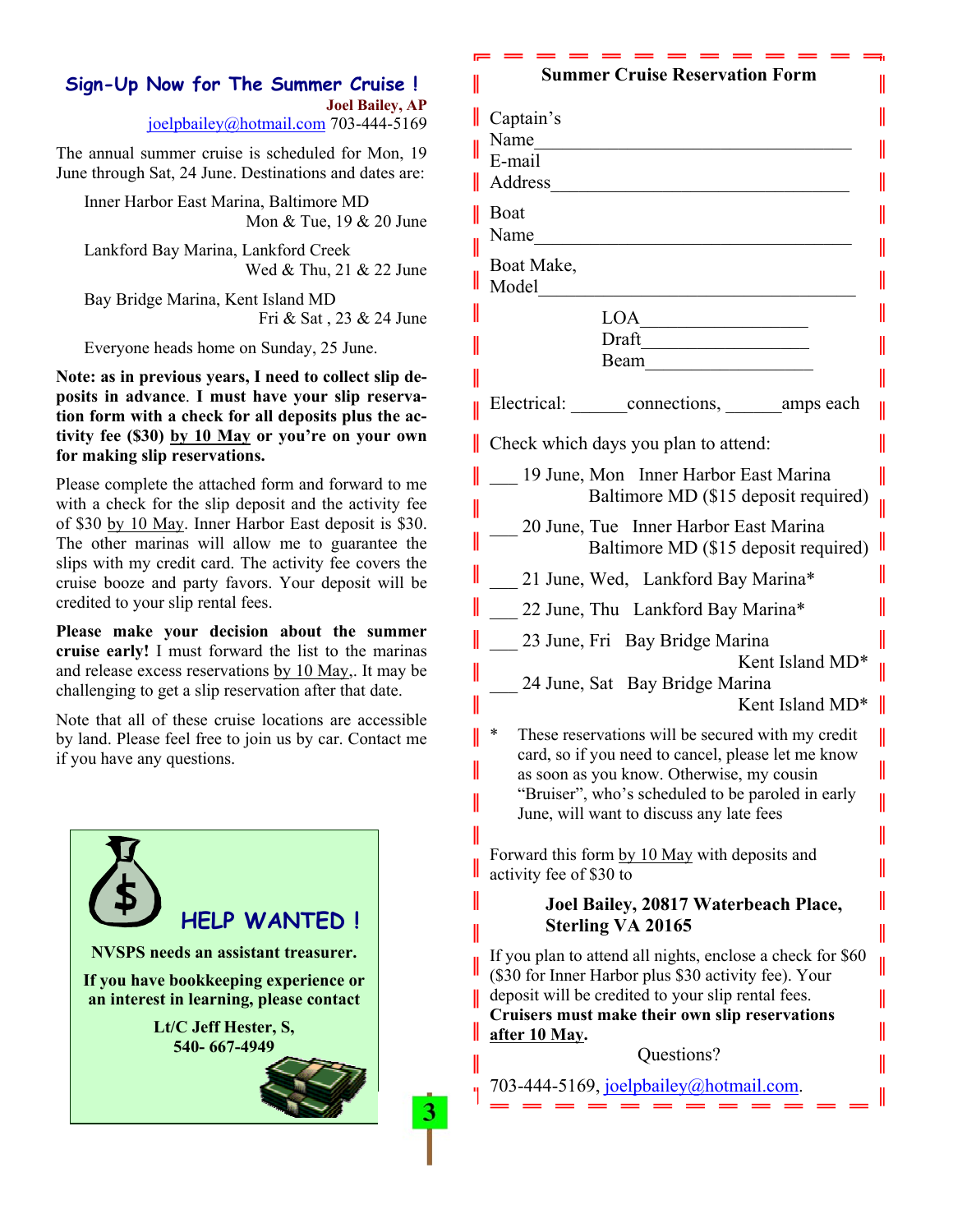## **Education Officer's Report Lt/C Brian Middleton, AP**

**703-256-3276** brianmiddleton@msn.com

First, let me say that it is an honor to serve as Education Officer. It was only five short years ago that I sat in my first boating course. I was impressed by the professionalism and enthusiasm of the instructors and immediately joined the NVSPS As I continued my



boating education, I gained a deep respect for the knowledge and experience of the members. I'll do my best to uphold the high standards of the Education Department.

My goals are to improve member-

ship sign-up rate at our public boating courses, better serve our large, diverse geographical area with more public courses and look for new ways to provide our members with useful, interesting education.

Under the leadership of Rick Baker, AP, and Robert Van Buskirk, we've already torn through my goal of doubling the sign-up rate from 15%. At a recent class they signed up 17 members from a class of 22 (77%) They're now working to help others do the same.

Traffic and congestion discourage some from taking our courses when locations are not convenient. To better serve a growing southern Fairfax County we'll begin boating courses at Prince William Marina in Occoquan this spring, managed by Jay Nelson.

For our existing members, we'll be looking for new ways of sharing information. Our members have a wealth of knowledge and experience. Our new program "Let's Talk About Boats" will give boaters an opportunity to learn from experienced members. The first is "Spring Commissioning Your Boat" scheduled for our 12 Apr All Hands' Meeting.



We have one more GPS seminar scheduled this spring and for the first time we have a seamanship class scheduled for the summer.

#### **GPS SEMINAR**

We cover the basics of the satellite system and then focus on the actual use of a GPS to make your navigation and piloting more accurate.

| Location:    | Robinson Secondary School |
|--------------|---------------------------|
| Address:     | 5025 Sideburn Rd          |
|              | Fairfax, VA 22032         |
| Time:        | 7pm-9:30 pm               |
| Date:        | 03 May 06                 |
| Costs:       | Free to members           |
|              | \$25 for non-members      |
| Instructor   | Jay Nelson, AP            |
| Contact:     | $g$ jaynelson@aol.com     |
| Register By: | 17 April 2006             |

#### **SEAMANSHIP**

You'll learn advanced techniques for anchoring and putting your boat in a slip in adverse weather conditions, advanced procedures for dealing with emergencies, up-to-date information on regulations, and boating etiquette. We recommend this course to anyone who hasn't taken it and of course to recent graduates of the public boating course. When you complete this course, you'll earn the advanced designation of "Seaman" or "S". A minimum of 15 members are required to make this course a go.

| Location:            | George Mason University               |
|----------------------|---------------------------------------|
| Address <sup>-</sup> | 4031 University Drive                 |
|                      | 1 <sup>st</sup> Floor Conference Room |
|                      | Fairfax, VA 22030                     |
| Time:                | Tuesdays 7:30pm-9:30 pm               |
|                      | The classroom will be open            |
|                      | at 7 pm for knot practice and         |
|                      | one-on-one consultation               |
| Dates:               | 06 June 06 to 29 August 06            |
| Costs:               | \$87                                  |
| Instructor           | <b>Rick Baker AP</b>                  |
| Contact:             | rickbaker2006@verizon.net             |
|                      | Phone: 703.318.5899                   |
| Register By:         | 16 May 06                             |
|                      |                                       |

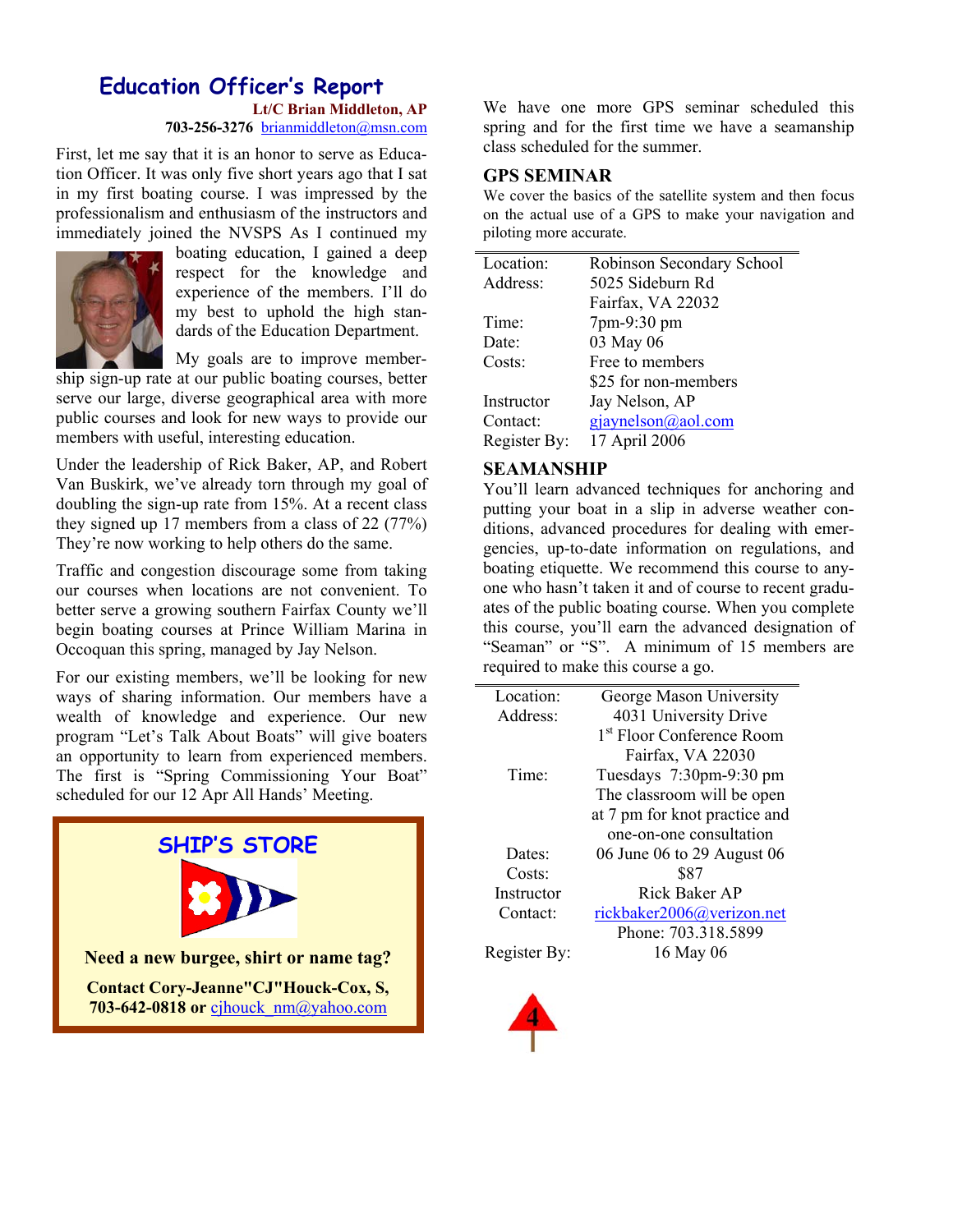# **A Sea Scout's Story**

#### **Tom Ballew, S Skipper, Sea Scout Ship 1942**

Congratulations to Sea Scout Quartermaster Stephanie Hebda for her "dream realized". Stephanie received word of her Appointment to go along with her Congressional Nomination to enter the Naval Academy Class of 2010. This has been a goal of Stephanie's since our Ship 1942 "Long Cruise" sailed into Annapolis Harbor three summers ago. She visited Bancroft Hall for the first time and saw that the "Don't Give Up



the Ship" flag is not a myth. She'll join the "long blue line" of naval greats to include Decatur, Dewey, Spruance, Crisp and many past shipmates from our Ship 1942. She follows our current service academy leaders 1/C Rachael Johnson (USAFA), 2/C Tim Lundin (USCGA).

The path Stephanie chose was: outstanding highschool academics, officer in school clubs, strong community volunteer service, varsity letter, Sea Scout SEAL leadership graduate, American Legion Girl's State Delegate, Venture Silver Awardee, BSA Heroism Award, and Sea Scout Quartermaster. That same path is a guaranteed success path out there for anyone. It will get you into ANY college in the entire country along with the money to pay for it.

Congratulations to Quartermaster Stephanie Hebda for "Not Giving Up the Ship".

### **SO, YOU'RE BUYING A BOAT?**

#### **Dwight Bues, AP**

You really have to resist the temptation to buy the one that "just feels right". You could be making an expensive mistake. Take your time; look at each system. At the risk of making you look TOO MUCH like an expert, one thing I'd do is take off the fuel cap and exhale into the tank. When it exhales back, if it smells like rotten eggs, RUN, DON'T WALK. This is a sign of an advanced case of "bad" diesel. Don't mix it up with the holding tank, however, or there may be other repercussions. Secondly, I would start up the generator and put a load on it by turning on the heat and stove. If it works OK, chances are that the fuel is pretty good (you can't really load your propulsion en-

gine enough to try this without a sea trial). Start the propulsion engine and check for a good idle. Check for leaks of oil, coolant, and diesel fuel. Shut it down after a few minutes and check the oil. It should smell like oil (duh!), but NOT like diesel fuel. If it's milky there could be coolant in the oil. Look at the RACOR filters. Use a powerful flashlight to shine through the transparent housing. This way you can see if they are dirty (not a good sign).

That covers the engine, but there's still hull, deck  $\&$ cabin, and electrical to consider. Can you get an appointment to see it when it is raining, to spot leaks? If it's 10-15 years old you might have blister issues, especially in warmer water. On a 42' boat it's about a \$30-50K job, so don't fool around about this. If the boat DOES have blisters, get an estimate and take that off the price. If the price is "too good to be true" you're looking at blisters or maybe even hurricanedamage. This is where you REALLY NEED A SUR-VEY! Don't worry, you probably can't get insurance without it, so that decision is out of your hands. How about electrical? If something doesn't work it may be a problem. One favorite is that the blower works OK from the switch down below, but not from the bridge. Or maybe the AC lights get dim when the heat comes on. Both are the result of "resistive" or "bad" connections. More insidious is a voltmeter or fuel gauge that reads incorrectly. Hard to trace, but often a bad ground. An especially bad issue is the shore power inlet plug. When (not if) these go bad they can build up so much heat that they can cause a fire (one of BoatUS' more "popular" claims) Best to replace it right after you buy the boat. There are always possible galvanic or stray current corrosion issues on any boat. A survey should cover these. If all else fails, see the Marine Electronics course. Last but not least, look to see if the batteries are "brand new". This is the easiest way to cover up a DC power issue, including:

- 1) Battery over-charging (possibly an inverter added to the system and the charger set incorrectly)
- 2) Batteries mismatched on the same charger (one favorite is generator battery, series 24, and engine battery, 8D, on the same charger. The gen battery gets burned dry, but the 8D barely gets charged.

3) 12V batteries in parallel without a charging divider (one will get overcharged and dried out, but the other gets undercharged and sulfates up -- often the result of having longer battery cables on one than the other).

Well, that ought to keep you busy. Good luck!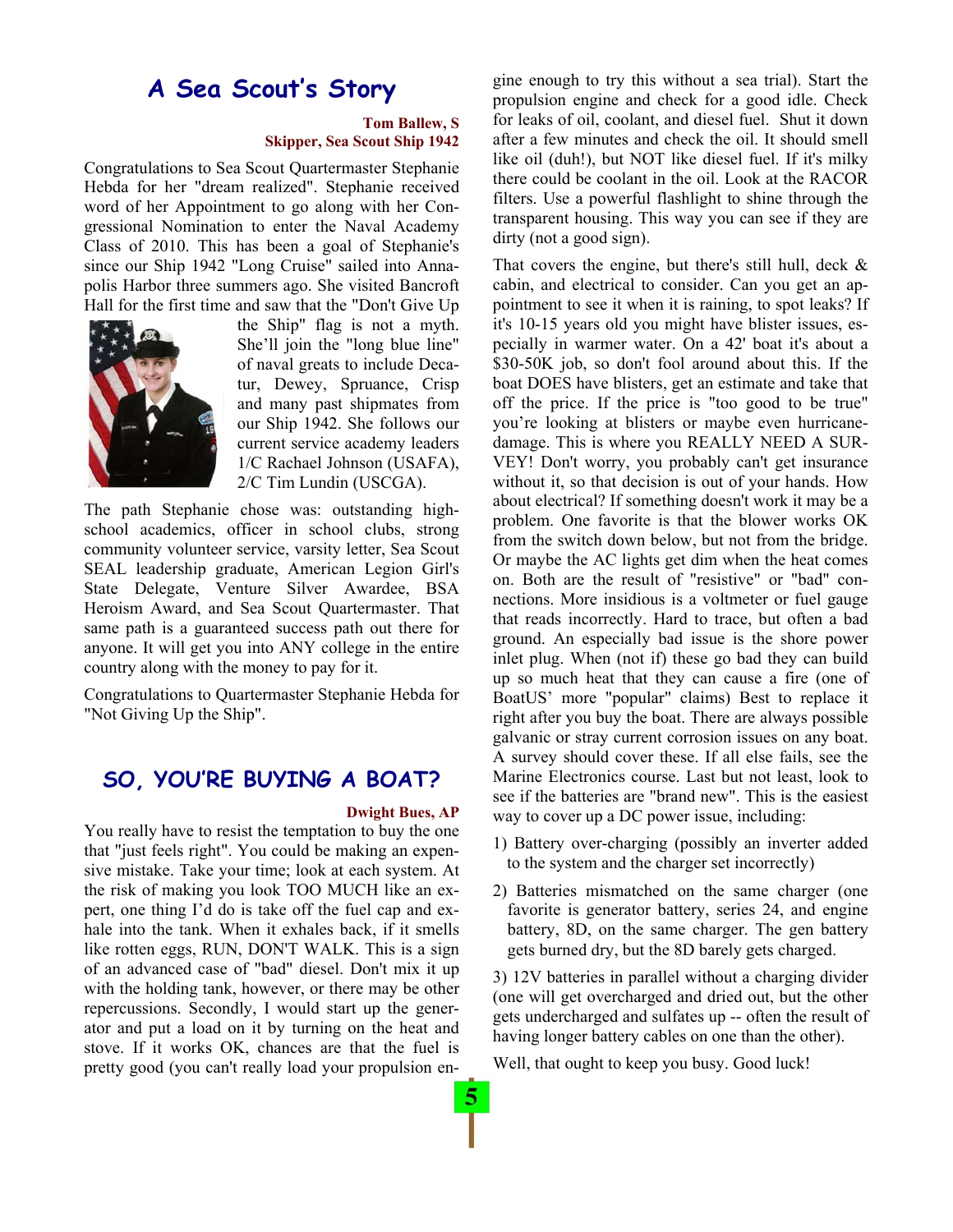## **NVSPS Has a C.O.W.**

The new bridge and committees stepped up at NVSPS 39<sup>th</sup> Change of Watch at a gala held, for the first time, at the beautiful Springfield Golf & Country Club. Special thanks to Lee and Anita Baumann, parents of our new (and previous) Secretary, for sponsoring us.



*Cdr Welcomes NVSPS 2006-07 Bridge* 



*D/1st/Lt J. Brian Becker, AP and Gail represent D5* 



*Lt/C Martha Jane Dodd, P our past membership chair, celebrates a special birthday* 



### **40th ANNIVERSARY**

May 14, 2007 will mark the  $40<sup>th</sup>$ anniversary of the NVSPS charter. A few members are planning to meet on April 19 to form a 40<sup>th</sup> Anniversary Committee and brainstorm ways to celebrate the occasion. If you would like to participate in this effort, please e-mail



P/C Dick Durgin at rjdurgin@aol.com. Location TBD.

### **Memories of P/C William S. Alberts, SN P/C Gale Alls, SN**

I first met Bill at the 1974 Founder's Day party and began a friendship that lasted more than 32 years. Bill was a Bertram aficionado. His first boat was a 28' Bertram named "Sea Amigo". That name became synonymous in the squadron and D5 for winning navigation contests. In 1986 the Alberts bought a 42' Bertram they also called "Sea Amigo", and invited friends to accompany them for part of the trip from Florida. Bill soon became a proficient navigator. During the 70s and 80s our squadron held 5 nav contests each summer. The results of the first 3 deter-

mined who would represent us at the D5 Summer Rendezvous. Sea Amigo was almost always selected. Bill often won NVSPS' Dean C. Lindquist Trophy for best navigator competing in all contests in a season.



Bill was an Electrical Engineer specializing in antenna design and location. He was a Senior Navigator (SN), awarded when one has passed all USPS Advanced Grade and Elective Courses in effect at the time of completion of the candidate's last course. He held many positions in our squadron including Commander in 1983-1984. He taught Advanced Piloting and enjoyed tutoring students. They often said he had a gift for being able to explain the most difficult concept in ways they could understand.

When Bill arrived in heaven, at age 90, I'm sure he was greeted by angels in a Bertram Sport fisherman !

**In lieu of flowers, donations may be made to the NVSPS Flower Power Fund and mailed to:**  P/C Richard J. Durgin, JN 308 George St., SW Vienna VA 22180-6708.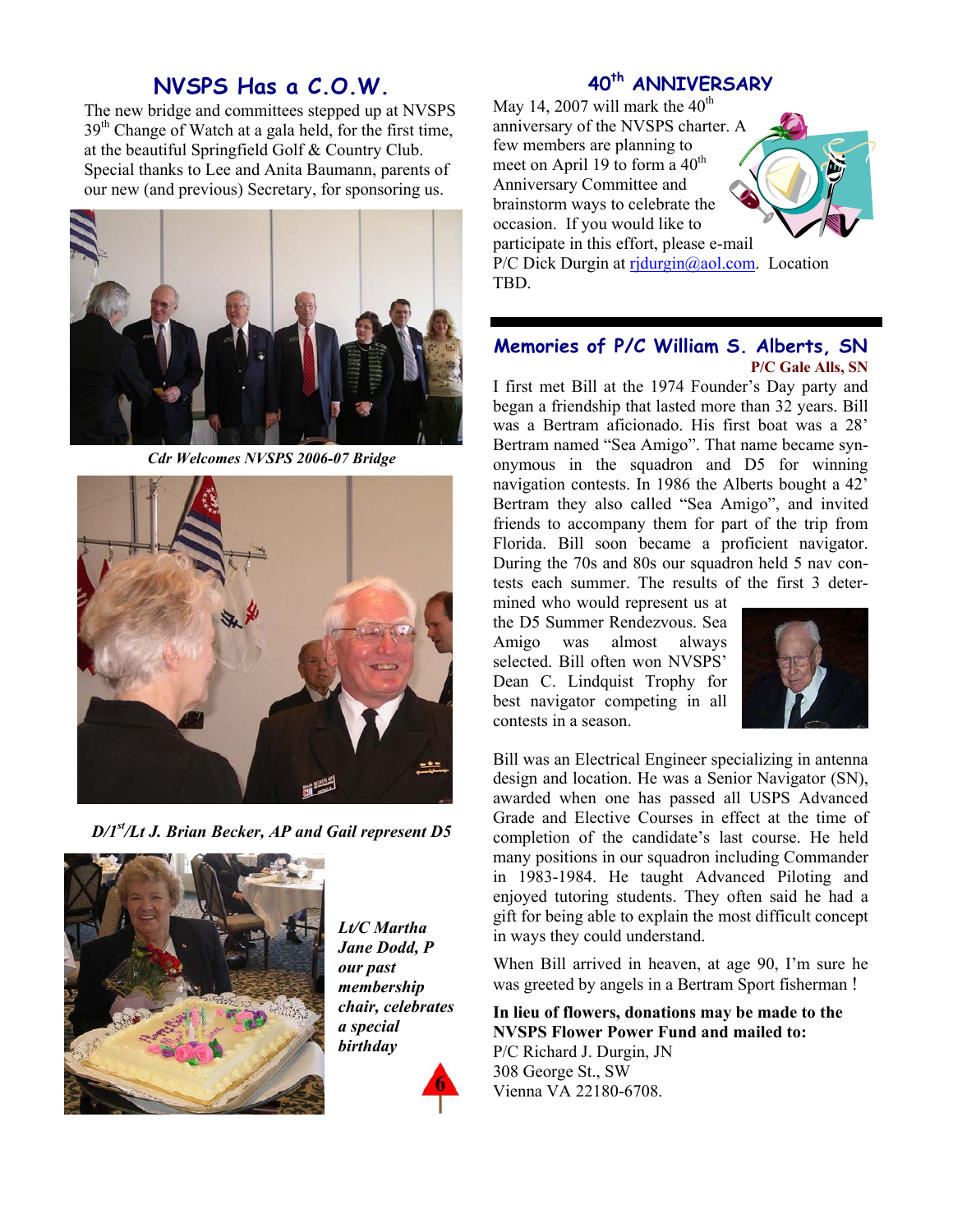# **INTERIM INTERESTING INCIDENCE**

My old buddy Bush Keeler had a most convincing down-east accent for a non resident. We'd deliver boats along the northeast coast for owners who didn't want to challenge the Atlantic. One such occasion involved sailing a 36' sloop handicapped rigged to New York for the  $19764<sup>th</sup>$  July celebration. Bush backed out, and so I invited the Admiral. I'd sailed with the owner once; he had no feel for setting sails, steering, or direction. The trip up was quick and uneventful. Passing under the Verazano Bridge into New York harbor is always exciting with the bustling of big ships and harbor activity. This time it was especially so as there was a stiff breeze and the large sign being attached to the bridge kept blowing loose. At the Manhattan public dock, just inside the East River, the Admiral and I departed for Washington to return in a week to see the fireworks and sail back. I later learned that the owner got a news crew to photograph a false reenactment of his sailing his family there by himself.

The fire works were spectacular, but first came the tall ships, then all five boroughs lit up, synchronized by computer, and finally the Statue of Liberty became engulfed in fire. The current was strong, so I let out a good distance of line so as not to drift into the carrier anchored further down. Not all respected this need; small boats kept crossing the anchor line dangerously close and boats kept passing us with their anchors dragging.

The next morning we set sail down the Jersey coast. Waves were choppy and it was slow going. Just off Atlantic City, the owner said his wife was not feeling well and we should head in. I kept on my course, planning a safe and comfortable broad reach into the harbor. I was told to motor, as it would be quicker; I said no. The wind on the sail kept us from bobbing and it would take us about the same time either way. He insisted, so on went the engine, down came the sails, and I went below. I could hardly stand the pounding and we really lost speed. The Admiral, always the consummate diplomat, kept out of it but privately agreed with me. I'd be glad when this trip was over. But things picked up when sailing up Delaware Bay. A line of ships passed us. In front was an open Coast Guard skiff with two aboard, one seated and the other standing at parade rest. Behind her was a British cruiser followed by the large blue Britannia herself. Last in line was a Coast Guard cutter. It was the Queen of England returning after her visit to Washington for the celebration. I'll never forget that proud little skiff leading the way through the channel.

My six-week trip through the Bahamas years earlier on a Hinckley Bermuda 40 really set my sights on this boat. This time I chartered one in the Chesapeake. My guest was a close friend, Ed Edelsack, a retired physicist. We sailed out of Annapolis and down to Solomon's Island. Our second day out, around noon, I could see a threatening thunderstorm in the northwest. Ed was quickly down below, hatch closed. It hit with all the sound and fury possible but I had the sails adjusted in time. It didn't last long, all became calm and sunny; up came Ed. In not long at all, another storm was approaching from the same direction. The same thing happened; Ed went below, it hit, I got soaked again and it was over quickly. This happened a third time just off Chesapeake Beach; Ed was not feeling too well by now and did not want to come on deck again. Just as well. A fourth thunderstorm, with an almost a black sky, overcame us as before; it was even more powerful. But as it ended, there appeared a blue hole in the clouds and then a rainbow that circled the boat from stern to bow to stern in one continuous circle just touching the bow; it was like being wrapped in it as we sailed. I hollered to Ed to see it but he would not have anything to do with coming on deck. By now we were abreast of the nuclear plant and we were hit with another, driving, thunderstorm, the fifth. Until now they were hitting us off the starboard stern. As I turned to starboard and headed into the Patuxent River, rain was being driven into my eyes; they were stinging so badly I could not see. At my request Ed took the chart out of its plastic casing and handed it to me to use as a shield. After we tied to the dock at Zanheiser's, Ed said "Well that was quite a trip." He should have been on deck where all the excitement was. After handling the sails alone through the storms, I reflected that in a few years I might not be able to handle this much boat alone; I was then and there sold on the Pilot 35. Next: Betelgeuse sails home from Southwest Harbor with a motley crew.

> **D/Lt Charles H. Olin, AP**  703-759-6616 137olin@cox.net